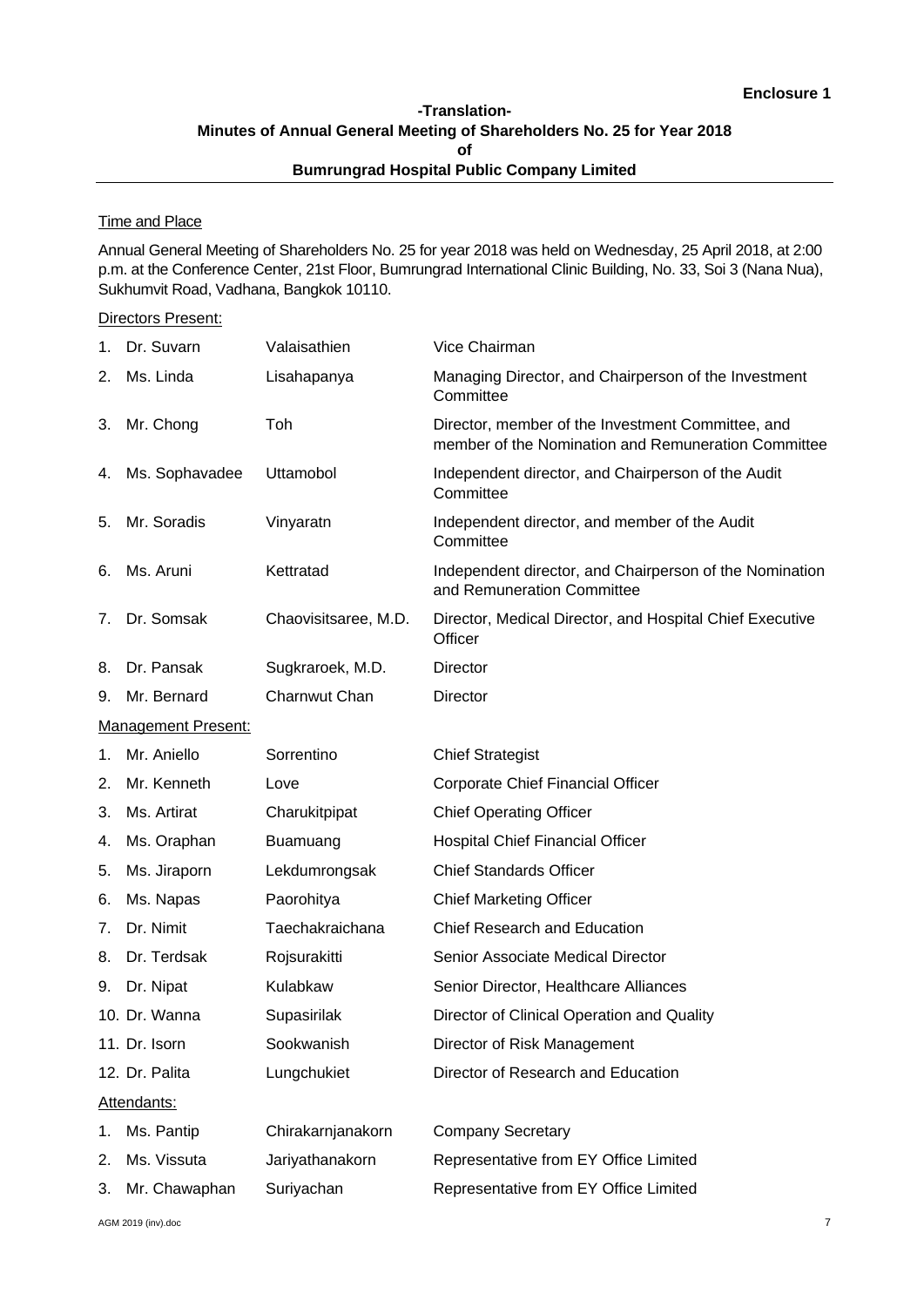### Preliminary Proceedings

Dr. Suvarn Valaisathien, the Vice Chairman, acting as Chairman of the Meeting. The Chairman stated that the shareholders were present (in person and by proxy) to a total of 1,720 persons, holding a total 579,159,464 shares, representing 79.3312 percent of the total shares sold of 730,052,222 shares, constituting a quorum of the meeting as prescribed by the Company's Articles of Association. The Chairman then declared the meeting open.

Upon request of the Chairman, Ms. Pantip Chirakarnjanakorn introduced the directors, management, and the representatives from the auditing firm, and explained the voting and vote count procedures.

Voting on each agenda item will be done using ballots provided to each shareholder upon registration. Shareholders shall have number of votes equal to the number of shares they hold; one share shall have one vote. Shareholders shall cast all the votes they have by marking one of the boxes in the ballot: either agree, disagree, or abstention. A shareholder cannot split their votes, except for shareholders who are foreign investors and who appoint a custodian in Thailand to vote for them using proxy Form C. Voided ballot in all cases will be considered abstention.

To count the votes quickly, only shareholders or proxies who voted "disagree" or "abstention" shall raise their hands for officers to collect their ballots. Those who did not do so will be counted as in agreement. The Company shall count the vote as expressly specified by the shareholders in proxy Form B and Form C. All ballots which are left unused shall be returned to the officers at the exit after the meeting is adjourned.

The shareholders acknowledged and had no questions or comments. The Chairman then proceeded with the following matters:

### **1. To adopt minutes of Annual General Meeting of Shareholders No. 24, held on Wednesday, 26 April 2017**

The Chairman asked the shareholders to consider and approve the minutes of the Annual General Meeting No. 24, held on 26 April 2017.

As there was no questions nor comments, the Chairman asked the shareholders to cast their votes.

The shareholders

**RESOLVED:** that the minutes of Annual General Meeting of Shareholders No. 24, held on 26 April 2017, were adopted unanimously by the shareholders who attended and voted at the meeting, per the details below:

| Agreed                   | 580,066,004 | votes | equivalent to | 100.0000% |
|--------------------------|-------------|-------|---------------|-----------|
| Disagreed                | ٠           | votes | equivalent to |           |
| Abstained                | ٠           | votes | equivalent to | -         |
| Voided ballot            | ٠           | votes | equivalent to |           |
| Total 1,761 shareholders | 580,066,004 | votes | equivalent to | 100.0000% |

#### **2. To acknowledge the Board of Directors' report on the Company's operations for the year 2017**

Upon request of the Chairman, Dr. Somsak Chaovisitsaree reported on the Company's operations in 2017. Details of the hospital's strategic goals, awards, activities, and achievements were presented.

Dr. Somsak stated that the Company's strategy comprised five pillars of excellence, measurable by nine KPIs as follows.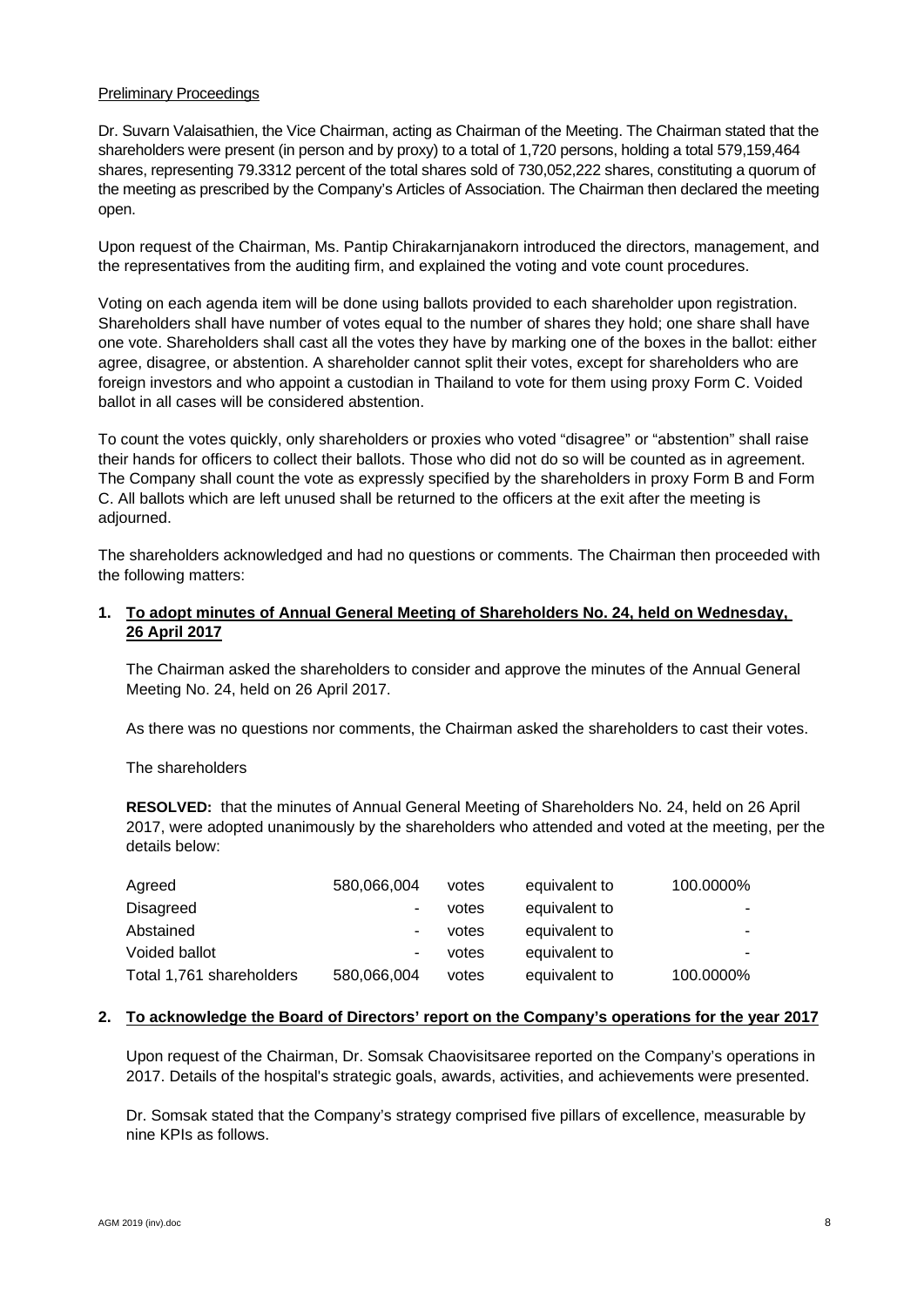Hospital goal 1 focuses on achievement of world class patient safety and clinical outcomes. KPI demonstrated by achieving the 5th JCI (Joint Commission International Accreditation Standards for Hospitals) re-accreditation.

Hospital goal 2 focuses on people management. An indicator of success is the employee engagement score. The survey in 2018, which was postponed from 2017, demonstrated a slightly higher turnover rate of clinical staff than targeted, but lower than the overall market rate.

Hospital goal 3 focuses on operation and service excellence. KPI shows a 94 percent customer satisfaction rating in hospital services and 89 percent customer loyalty to the hospital.

Hospital goal 4 focuses on information technology. KPI shows that all projects are progressing according to the plan.

Hospital goal 5 focuses on growing business and improving margins. KPI demonstrates the growth of net patient revenue, EBITDA margin, and net profit margin. Detailed information will be discussed in the financial performance report session.

The KPI scores as shown in the presentation indicated that achievements under last year's goals 1 and 3 were excellent while achievement under goals 2, 3 and 4 were in accordance with plans.

Bumrungrad Hospital became both the first in Asia Pacific and first non-US hospital to receive the managing infection risk (MIR) certificate from DNV GL. The MIR standard developed by DNV GL provides a modern, comprehensive, risk-based and practical framework that helps improve management of infection risk, which will provide higher quality and safety for our patients, their families, and also our staff.

Bumrungrad Hospital became the first hospital in Asia to receive Pathway to Excellence® by American Nurse Credentialing Center (ANCC), which is for a positive practice environment for nurses through valuing nurses' contributions as patient care partners. Research has revealed that a good environment will improve not only nurses' happiness and satisfaction, but also the patients' wellbeing and quality of care.

The US-based Joint Commission International (JCI) accreditation is considered the gold standard in global health care to improve patient safety and quality. Bumrungrad hospital became the first hospital in Asia and first non-US hospital which has been accredited by JCI since 2002 and received its 5th reaccreditation in 2017.

Bumrungrad Hospital has been awarded the Accreditation with Excellence by the Global Healthcare Accreditation Program (GHA). GHA is a premier healthcare quality and business solution for the global medical travel and medical tourism industries. This improves the patient experience and excellence of care received by patients who travel for their medical care and treatment, and enhances the competitiveness in medical tourism in Thailand. We are the first hospital in Asia and second in the world to receive GHA accolades.

The Company has been concerned about the shortage of professional medical staff, especially those with experience. Bumrungrad hospital and its senior executives have specially taken care of this without ignoring non-medical staff. Turnover rates in the immediate three preceding years are much lower than the overall market rate. In 2017, staff turnover rate was 9.6 percent while the overall market rate was 18.7 percent and clinical staff turnover rate was 11 percent while the overall market rate was 22.9 percent. The Company received a Certificate of Achievement from the Ministry of Labour. This award recognized the Company's excellent performance in labour relations and welfare for nine consecutive years.

In addition, Bumrungrad Personnel Development and Training Center Co., Ltd., known as Bumrungrad Academy, received Thailand HR Innovation Award in Medical Simulation Improving Patient Care Project.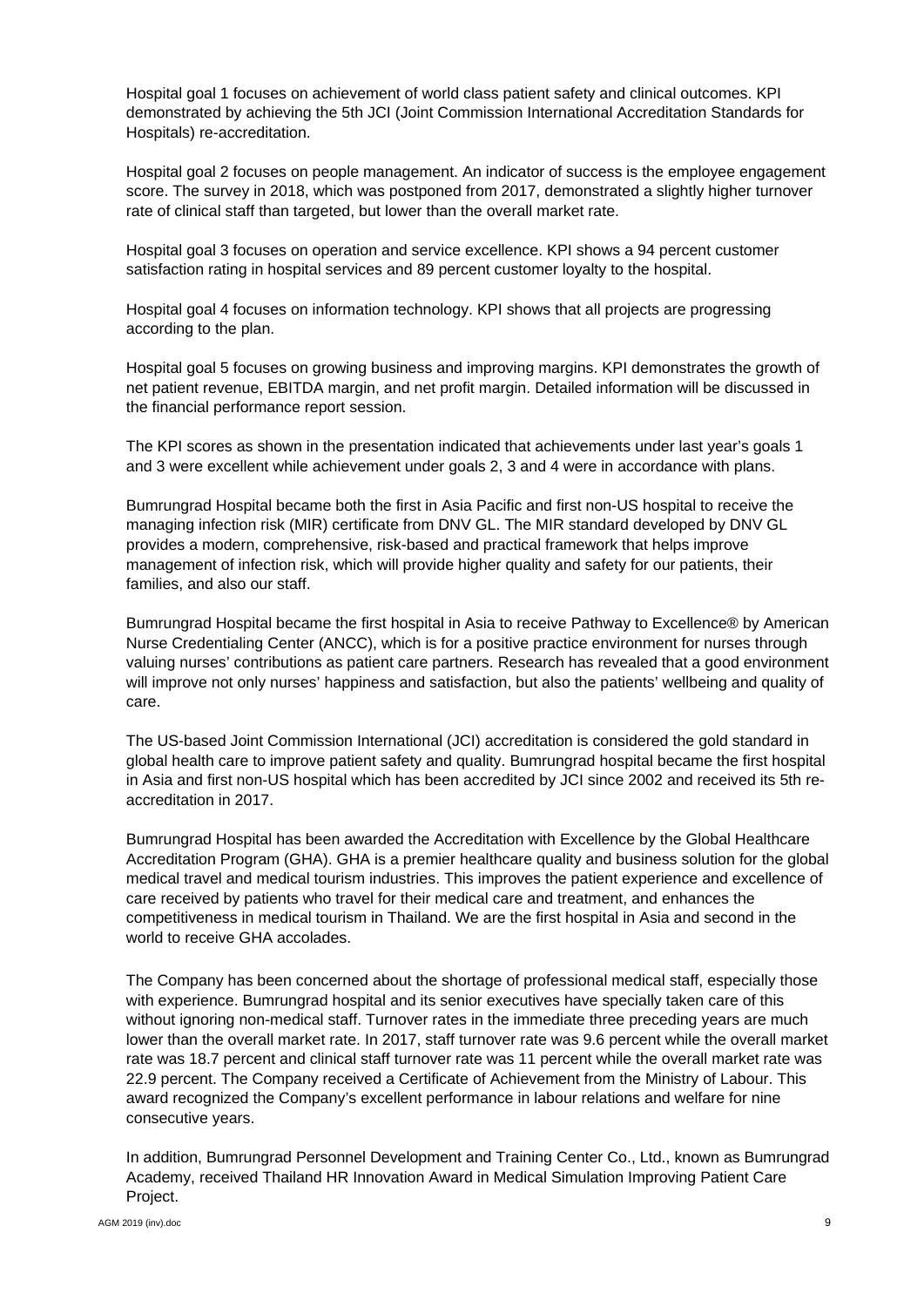Bumrungrad is customer-centric and aims to increase customer interest and satisfaction. The customer satisfaction survey showed that 94 percent of customers are satisfied with Bumrungrad's overall services. The survey analysis and reports have been used to consistently improve our service quality so as to build long-term customer loyalty.

Bumrungrad has changed its IT system. This new health data system integrates the best practices of the various systems in the hospital. The system supports medical staff in their clinical decision-making, ensuring that decisions are even better informed, and provides the opportunity to strengthen patient safety and successful outcomes. They will see all their work and receive all their notifications in the same place, wherever they are, on whatever device they are using.

Bumrungrad hospital engages in active corporate social responsibility. AMCHAM has recognized us with awards for five consecutive years for our commitment to social welfare. In 2017 we received the CSR Excellence Recognition – Gold Level Award from AMCHAM again.

Bumrungrad hospital and Bumrungrad Foundation joined hands to implement "Rak Jai Thai" project, which provides free congenital heart surgery to underprivileged Thais who need cardiac surgery but are unable to afford the same. 16 children were treated in 2017. 767 children have been treated since the beginning of the project in 2003.

The Mobile Clinic provides free-of-charge primary physician consultation and physical examination to patients of every gender and age range. Our target locations are selected by either direct requests from various communities followed by a site survey or suggestion from the government sector.

In conclusion, 2017 was another good year in which Bumrungrad hospital achieved it's targeted strategic goals. The executives will consistently operate business according to such goals.

The Chairman gave the opportunity for the shareholders to ask questions.

Mr. Suvit Sangalangkarn (shareholder) inquired about the computer system of Bumrungrad hospital, known as TrakCare, knowing that its cost is almost a billion baht. He asked that Dr. Somsak explain to the shareholders as to how the new computer system is better than the old one, and whether it is worth investing in it.

Dr. Somsak stated that value of the TrakCare software is less than Baht 300 million. The total value inclusive of imaging or X-ray system and SAP, which is the back-office system, is over Baht 300 million. He explained that the old system has limitations although in previous years the Company could effectively and efficiently manage the business. However, nowadays, handwriting, followed by copying or scanning may no longer be acceptable, particularly to the foreign customers. The new system has changed the platform from a manual to computerized system. It can better support work to meet JCI standards and adjust the work system to be in line with market needs. Moreover, it can support Computerized Physician Order Entry (CPOE) solving prescription writing issues, leading to a reduction in errors. There is a data filing system enabling treatment and medication records tracking. It can be linked with a data source for data assessment. With a rapid and accurate computer system, it can minimize steps and working time. In the future, Bumrungrad hospital will have robots at the OPD to shorten the turnaround time. Dr. Somsak stated that when there is change it is not unusual that in the beginning people may be unaccustomed to it. He insisted that it is a change of platform which will lead to continued development leading to better results. This system has been used in various hospitals in Thailand.

As there were no further questions, the Chairman added that not only have they been focusing on medical developments, services, and CSR, internally, the Company has also been implementing Hospital Administrative Policies, to which every employee and consultant must adhere. One of the areas given precedence is anti-corruption. Bumrungrad Hospital PCL and all its subsidiaries strictly prohibit all employees and consultants from accepting and/or providing gratuities whether in cash or inkind, rewards, gifts, payment for personal services, or any potential *quid pro quo* arrangements to the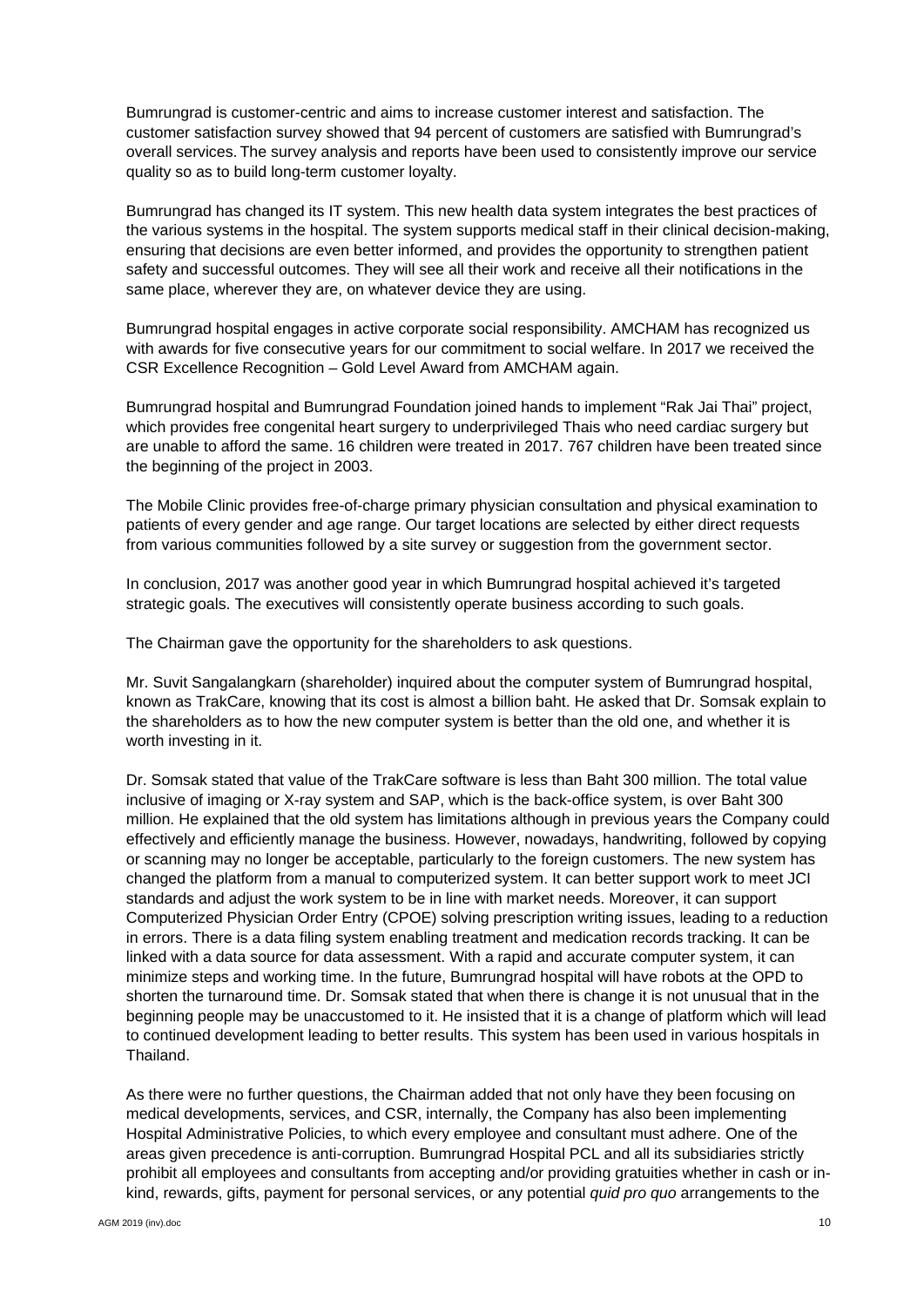benefit of the hospital or any third parties. All US citizens are also under the obligation to conform to US Justice Department law (Foreign Corrupt Practices Act) in the conduct of their professional business whilst operating in a foreign country. UK citizen are, as well, under the legal auspices of the UK Bribery Act.

In addition, the Chairman relayed his proud experience when he visited the booth of the hospital at Suvarnabhumi Airport, viewing its location and size, transfer facility and the number of patients seeking services, particularly foreign visitors. It signified that the hospital is popular among foreign patients.

Upon request of the Chairman, Ms. Oraphan Buamuang reported on the Company's financial performance in 2017. Graphs on the relevant reports were also presented.

Total revenues for 2017 increased to Baht 18,527 million, producing a 2.2% improvement over 2016 revenues of Baht 18,126 million.

Revenues from hospital operations, representing approximately 99% of Total revenues, were Baht 18,279 million for 2017; a 2.4% improvement year-over-year from Baht 17,851 million in 2016. This was mostly due to the increase in revenues from both Thai and non-Thai patients by 2.3% and 3.1%, respectively. As a result, the revenue contribution from Thai patients in 2017 was 35.6% and from non-Thai patients was 64.4%, compared with 35.8% and 64.2%, respectively, for 2016.

EBITDA, or earnings, before interest, tax, depreciation and amortization, increased 7.4% from the prior year to Bath 6,031 million in 2017 with an EBITDA margin improvement to 32.7% compared with 31.2% in 2016.

The EBITDA growth exceeded that of the revenues due to effective cost management, especially in labor and supply costs, which also resulted in the noted margin improvement.

Net profit increased at a similar rate as EBITDA, at 8.8%, to 3,944 MB in 2017 compared to 3,626 MB in 2016.

The year-over-year improvement was mostly due to the cost management previously noted, plus a decrease in interest expense associated with the redemption of the debentures Series#1 (5-years) totaling Baht 1,500 million in December 2016.

Diluted Earnings Per Share for 2017 increased 8.8% to Baht 4.55 from Baht 4.18 in 2016. In 2017, the Company paid an interim dividend of Baht 1.00 per share and proposes a final payment of Bath 1.70 per share for 2017, subject to approval by the Annual General Meeting of the Company's shareholders.

If approved, the total dividend payment per share for 2017 would be Baht 2.70, or an increase of 8.0% over the Baht 2.50 in 2016. The total proposed dividend represents 50% of 2017 Net profit, which is in line with prior year rates.

The variance in Trade receivables – unrelated parties was mostly associated with Middle East thirdparty payors, and approximated the increase in Middle East third-party payor revenues for 2017. The Allowance for doubtful accounts decreased slightly both in amount and as a percentage of Total trade receivables – unrelated parties, reflecting increased collection potential of these receivables.

Trade receivables – unrelated parties more than180 days past due was reduced by 220 million Baht, or 42%, and decreased from 27% to 15% of Total trade receivables - unrelated parties.

The collection period improved to 38.7 days as at 31 December 2017 from 43.8 days as at 31 December 2016, due largely to timing differences associated with collections on certain Middle East accounts.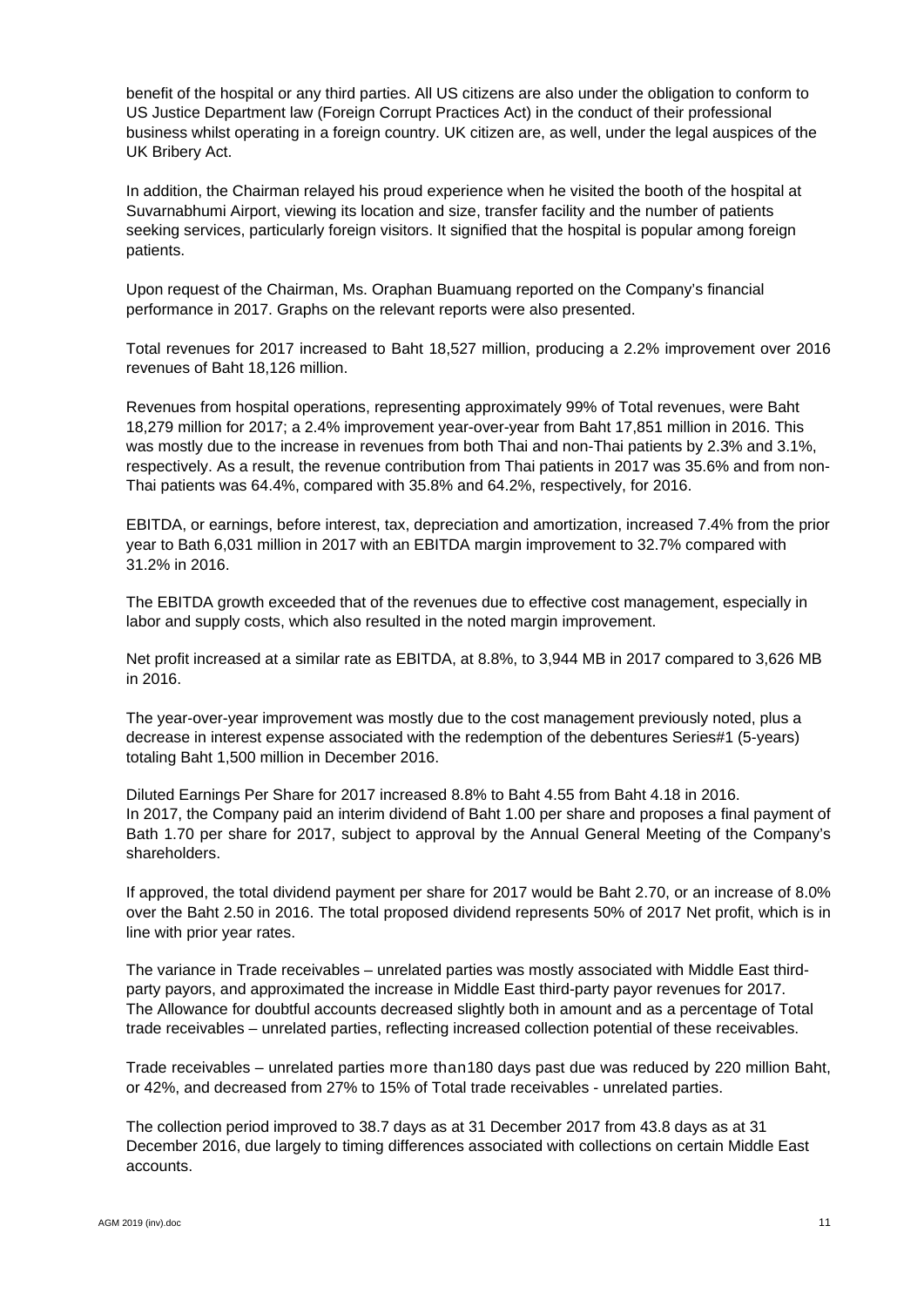Average Inventory Days were 11.6 as at 31 December 2017; which were the same as at 31 December 2016.

The slight change in Net debt to equity was due to an increase in Short-term investments and the corresponding decrease in Cash and cash equivalents, in order to obtain a higher rate of return.

Ms. Oraphan showed the slides reflecting key elements of the company's financial performance for the past 5 years

Total revenues have continuously increased each year over the past several years, resulting in a Compound Annual Growth Rate (CAGR) of 6.0 % for the past 5 years.

Net profit has also continuously increased each year over the past several years, resulting in a Compound Annual Growth Rate (CAGR) of 11.8% for the past 5 years.

The Net profit growth rate was approximately twice that of the Revenue growth rate. This was mostly due to effective cost management as previously discussed, combined with continued reductions in the effective tax rate largely related to the reduction of the statutory corporate income tax rate from 23% to 20% since Y2013, and the realization of certain tax benefits mostly associated with our internal training company and recent Thailand tax incentive programs.

The Chairman gave the opportunity for the shareholders to ask questions

Mr. Suvit Sangalangkarn (shareholder) stated that he had reviewed the financial statements and the operational performance and noticed that on page 89 of the Annual Report the bed occupancy rate in 2015, 2016, and 2017 has consistently decreased from 76 percent, 69.57 percent, and 64.22 percent, respectively. Average outpatients per day has consistently decreased from 2,992 persons, 2,952 persons and 2,888 persons in 2015, 2016, and 2017, respectively. The income statement on page 29 shows that revenues from hospital operations increased Baht 334.7 million, while the cost of hospital operations decreased only Baht 27 million. Total expenses increased by Baht 81 million from Baht 13,195 million to Baht 13,276 million. In his view, given that the number of patients did not increase, bed occupancy rate did not increase, but the income did increase, the increase of the company's income could be from the service fees which were increased. Furthermore, most of Bumrungrad's patients are from Middle East and the number of new hospitals has been increasing. He believes that these hospitals may have equal technology and efficient clinical staff as Bumrungrad. He asked the executives for how long the hospital can growth if it maintains the policy of high service fee using Bumrungrad brand name. Additionally, he would like to know if there still is room for the hospital to increase its service fee when compared with the neighboring countries such as Singapore, or even countries in the Middle East, such that with an increase we can still encourage the patients to come to Thailand for medical treatment and their governments are still willing to reimburse.

Upon request of the Chairman, Dr. Somsak explained that Bumrungrad has increased the number of tertiary care and high intensity care patients as a result of the expansion of its collaborative network to 58 hospitals nationwide, hence the increase of service fees. In addition, the imported medical device and technology to be used for Thai and foreign patients are expensive. The costs of new medicine for curing, for instance, cancer, or high quality medicines, are high. This enables us to charge high rates. He further stated that the number of patients did not decrease, particularly the foreign patients, which increased 3 percent last year as reported by Ms. Oraphan. Regarding room to increase service fees, from a survey of the top tier private hospitals in the same level and our competitors, the average service fees are not different. We still be able to increase approximately 25 percent for foreign patients. Although a number of hospitals has increased in some countries, it is difficult to achieve quality standard certification. Given the pillars of excellence, especially safety and quality which Bumrungrad consistently adheres to, the quality standard certifications it has achieved, the trust from customers, the warmth and compassion of traditional Thai hospitality it offers, and its mindfulness and attention to the environment, Dr. Somsak is confident that foreign customers will decide to choose Bumrungrad hospital for their medical treatment. He thanked to all their comments and suggestions and committed to review them to make improvements. He will not standstill and never be satisfied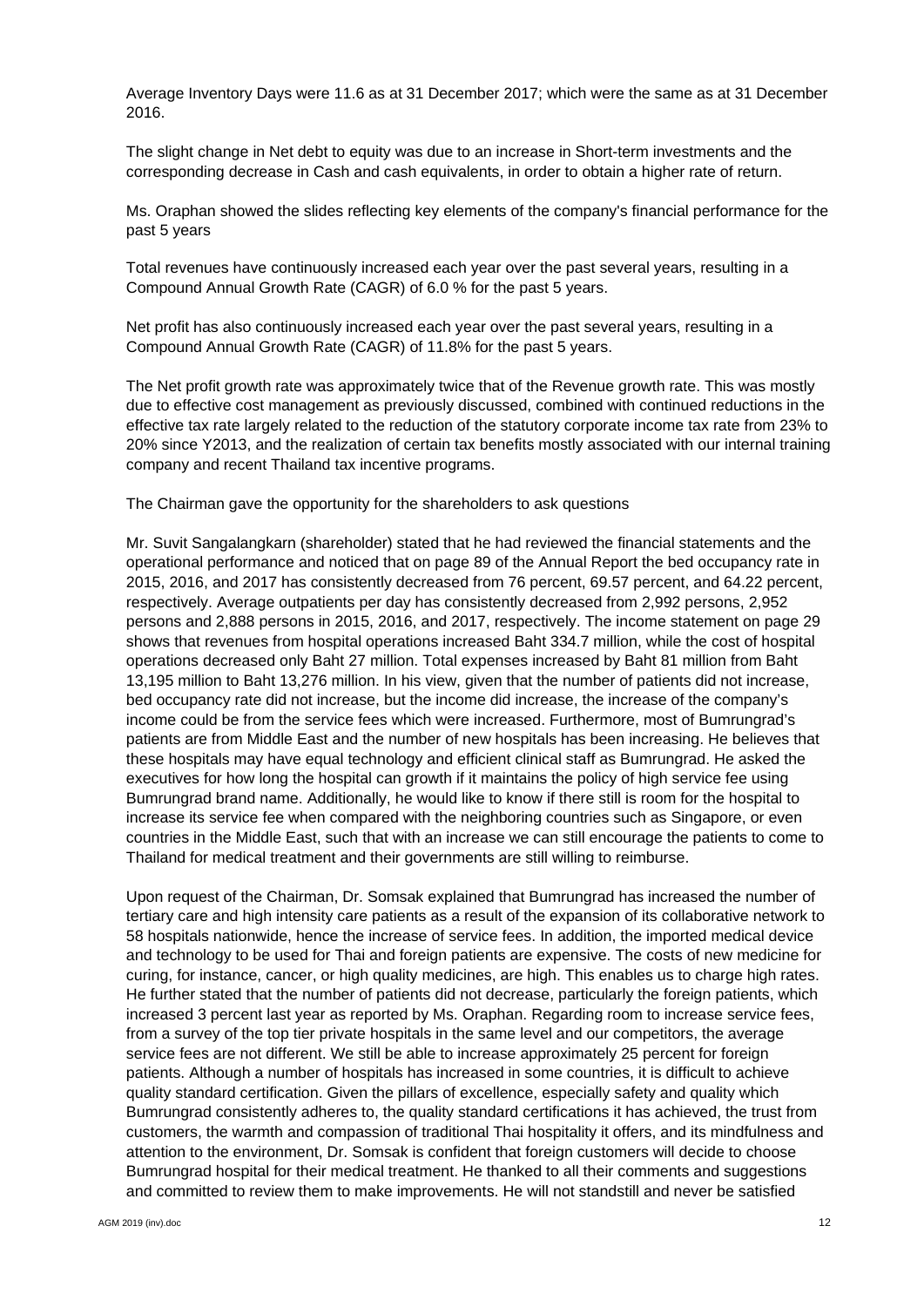what he has done. He will find chances to make improvements according to the shareholders suggestions.

The Chairman stated that agenda item 2 is for the shareholders' acknowledgement of the report on company's performance and there is no requirement to cast the vote. As there were no further questions or comments, he concluded that all shareholders acknowledge the report.

# **3. To consider and approve the audited statements of financial position and income statements for the year ending on 31 December 2017**

The Chairman asked that the shareholders to consider and approve the statements of financial position and income statements for the year ending on 31 December 2017, which were audited and certified by the Company's auditor, EY Office Limited, considered by the Audit Committee, and approved by the Board of Directors, details of which are shown in the Company's Annual Report, attached to the invitation letter sent to the shareholders earlier. He also welcomed all comments thereto.

Mr. Suvit Sangalangkarn (shareholder) referred to the intangible assets on page 59 of the Annual Report. He stated that Bumrungrad hospital purchased intangible assets (*viz.* computer software) of Baht 225 million in 2016 and Baht 258 million in 2017 and wrote-off the computer software of Baht 602 million in 2017. There was loss on computer software write-off of Baht 2,617 million in 2017 showing on page 33. He inquired whether the additional purchases of approximately Baht 200 million each in 2016 and 2017 were for new software. Furthermore, he would like to know the usage period of the old computer software and its value on the date of obsolescence.

Ms. Oraphan clarified that the software purchased additionally in 2016 and 2017 was software used for the hospital which is TrakCare and for back-office which is SAP, payable according to the implementation steps for each year, valued at approximately Baht 270 million and Baht 100, respectively. This and other software total approximately Baht 400 million. The software which was written-off are old software which was used for more than 10 years. For accuracy, its value as of the date of obsolescence will be provided after the meeting.

There being no questions or comments, the Chairman asked the shareholders to cast their votes.

## The shareholders

**RESOLVED:** that the audited statements of financial position and income statements for the year ending on 31 December 2016 were approved unanimously by the shareholders who attended and voted at the meeting, per the details below:

| Agreed                   | 578,200,922 | votes | equivalent to | 100.0000% |
|--------------------------|-------------|-------|---------------|-----------|
| <b>Disagreed</b>         |             | votes | equivalent to | 0%        |
| Abstained                | 2,374,500   | votes | equivalent to |           |
| Voided ballot            | ۰           | votes | equivalent to |           |
| Total 1,832 shareholders | 580,575,422 | votes | equivalent to | 100.0000% |

## **4. To consider and approve the appropriation of net profit for fiscal year 2017 and the declaration of dividends, and to acknowledge the payment of interim dividend**

The Chairman stated that the Board of Directors would like to propose a payment of dividends at the rate of Baht 2.70 per share, equal to 50 percent of the net profit of the 2017 consolidated financial statements. As in the year, the Company has paid interim dividends of Baht 1.0 per share, the remaining dividends (minus the interim) of Baht 1.7 per share will be paid to the shareholders at this time. The details of profit appropriation were presented below.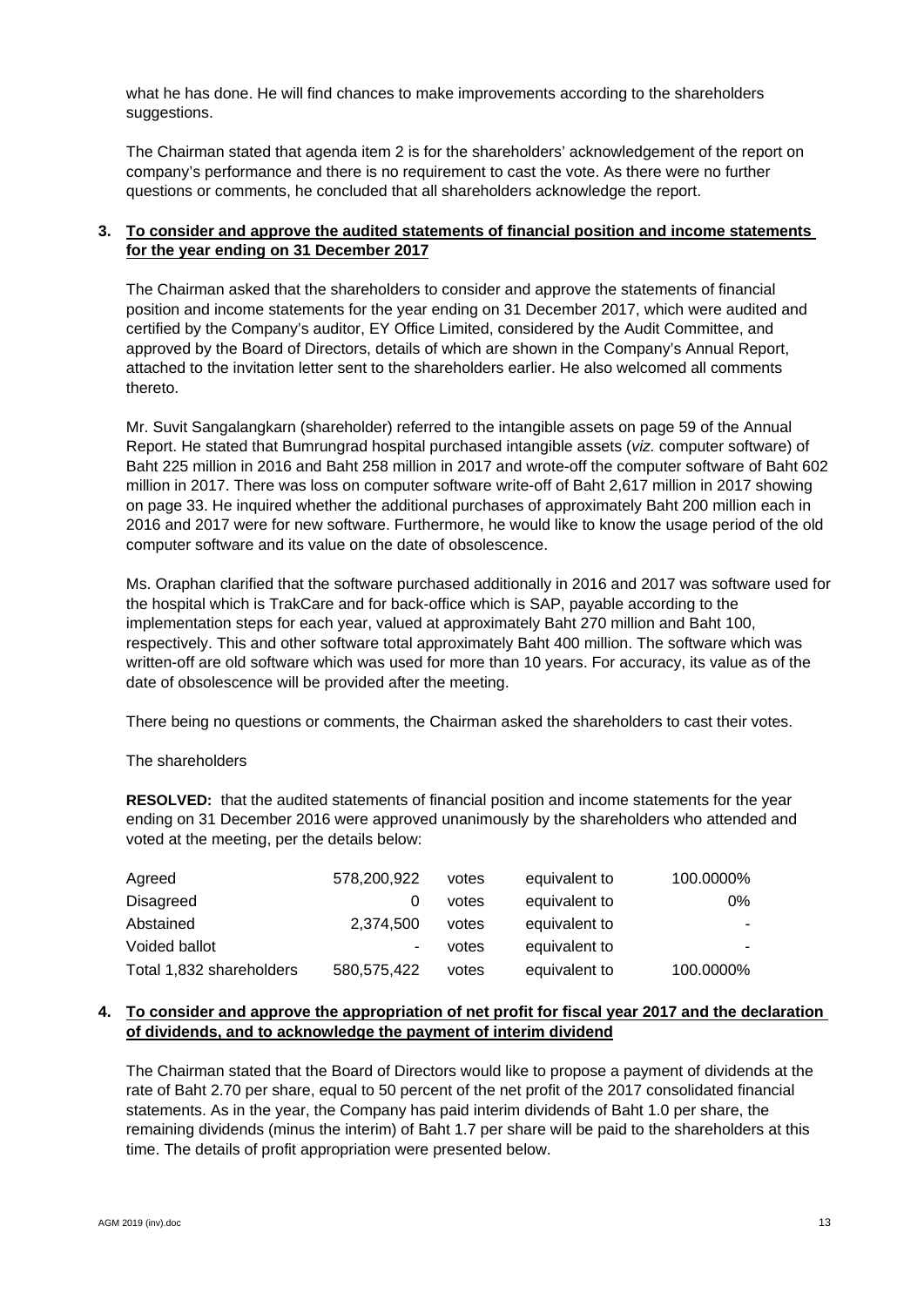|    | <b>Details of Profit Appropriation</b>                          | 2016                       | 2015                 |
|----|-----------------------------------------------------------------|----------------------------|----------------------|
| 1. | Net profit of consolidated financial statements (million baht)  | 3,943.89                   | 3,626.17             |
| 2. | No. of preferred and ordinary shares (shares)                   | 730,052,222                | 730,052,222          |
| 3. | Dividend (Baht/share)<br>- Interim dividend<br>- Final dividend | 2.70<br>$*1.00$<br>$*1.70$ | 2.50<br>0.95<br>1.55 |
| 4. | Total dividend amount (million baht)                            | 1,971.14                   | 1,825.13             |
| 5. | Dividend payout ratio                                           | 50.0%                      | 50.0%                |
| 6. | Appropriation of profit as reserve (million baht)               | ۰                          |                      |

\*Paid on 6 September 2017

\*\*Propose to be paid on 8 May 2018

Since the Company has fully appropriated the net profit to reserve fund accordingly to law, there is no requirement for further appropriation to reserve fund.

The Chairman asked the shareholders to consider and approve the appropriation of 2017 net profit for payment of dividend and to acknowledge the payment of interim dividend.

The shareholders

**RESOLVED:** that it was unanimously approved by the shareholders who attended and voted at the meeting to approve the payment of dividend from the net profit of 2017 as proposed by the Chairman and the payment of interim dividend was acknowledged, per the details below:

| Agreed                   | 580,580,834 | votes | equivalent to | 100.0000% |
|--------------------------|-------------|-------|---------------|-----------|
| Disagreed                | O           | votes | equivalent to | 0%        |
| Abstained                | ۰           | votes | equivalent to | ۰.        |
| Voided ballot            | ٠           | votes | equivalent to |           |
| Total 1,837 shareholders | 580,580,834 | votes | equivalent to | 100.0000% |

## **5. To consider and approve the election of directors to replace the directors who will retire by rotation**

Upon request of the Chairman, Ms. Aruni Kettratad, Chairperson of the Nomination and Remuneration Committee stated that according to article 23 of the Company's Articles of Association, at every annual general meeting of shareholders, one-third of the number of directors shall retire from the office. In this meeting, there are three directors who will retire by rotation:

| 1. Ms. Linda Lisahapanya | Managing Director, and Chairperson of the Investment<br>Committee |
|--------------------------|-------------------------------------------------------------------|
| 3. Mr. Soradis Vinyaratn | Independent director, and member of the Audit<br>Committee        |
| 4. Mr. Prin Chirathivat  | Independent director, and member of the Audit<br>Committee        |

The Company has election rules and regulations for directors. It has given the opportunity to shareholders to nominate candidates with appropriate knowledge, skills, and qualifications to be considered as the Company's directors from November 2017 to January 2018. However, none of the shareholders have nominated a candidate.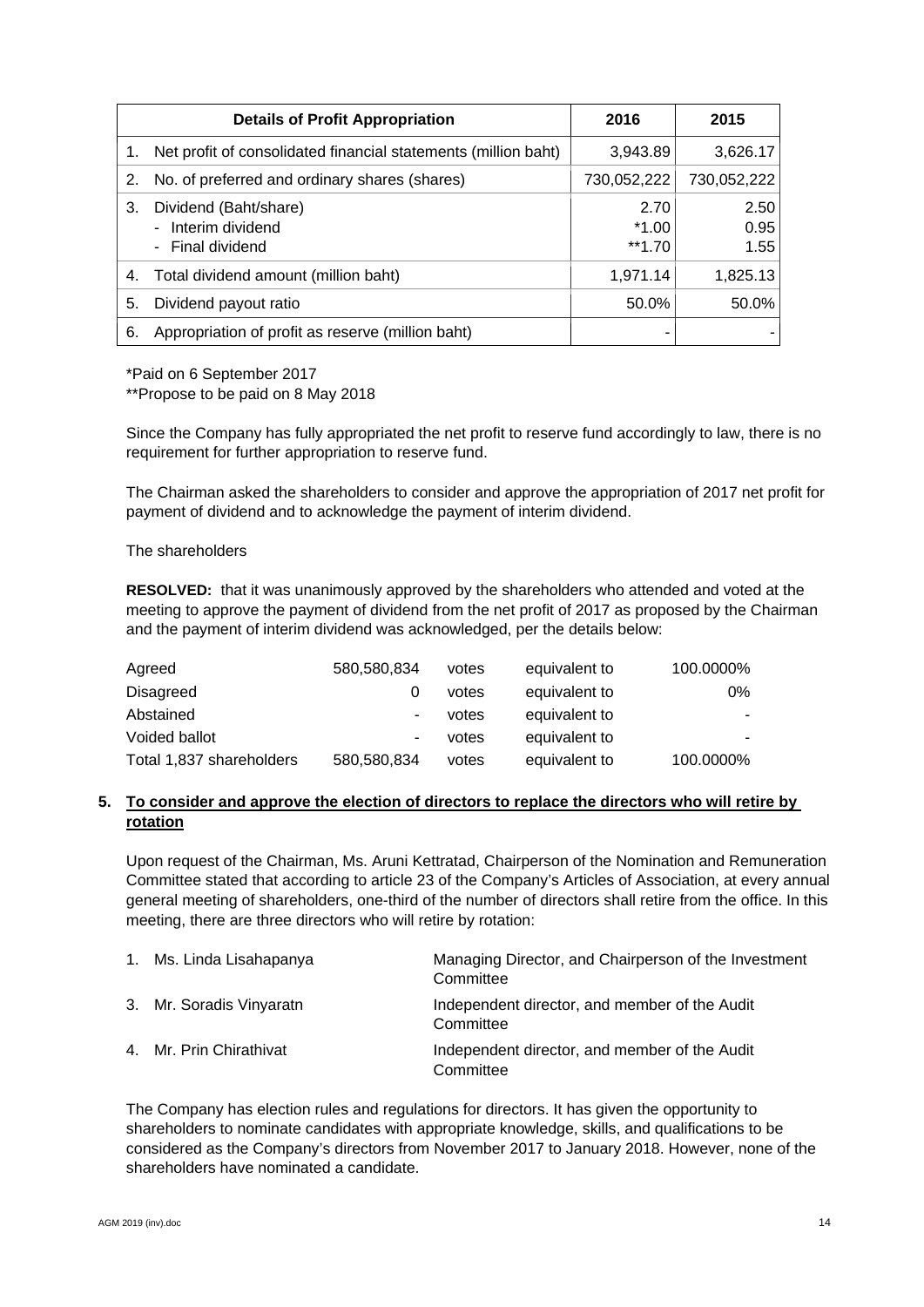The Nomination and Remuneration Committee has considered the qualifications of directors as prescribed in the rules and regulations, the Company's Articles of Association, and the Board of Directors' Charter, and agreed to propose to the shareholders' meeting the re-appointment of the three directors whose terms will expire by rotation for another term.

The Board of Directors, excluding directors with vested interest, agrees with the Nomination and Remuneration Committee, and recommended that the shareholders' meeting re-appoint the three directors who will retire by rotation in 2018 as directors of the Company for another term. The profiles of the candidates proposed for appointment as the Company's directors are attached to the invitation letter sent to the shareholders earlier.

The Chairman gave the opportunity for the shareholders to ask questions.

Mr. Wirat Kosonwatawong, the representative from Thai Investors Association with the objective to protect shareholders right, introduced himself and inquired about the independent directors. He would like to know if there are fixed terms for which the independent directors can be appointed, and whether there will be any issue of impartiality for those who are in the office more than nine consecutive years, and the key point of the independent directors that is needed to support the strategy of the company.

The Chairman stated that the Company has strictly adhered to the laws. One-third of the directors must retire by rotation. Furthermore, according to the policy of the Company, directors will be working as a team. Performance of the Company, its reputation, and revenue from operations, all reflected strong performance of the directors. According to Ms. Oraphan's report, revenues, profits, cash flow, and dividend payments consistently increase, meeting with shareholders' satisfaction. In the previous agenda, the shareholders had just approved the dividend payment of Baht 2.7 per share from the operation of 2017. In addition, the Company received quality standard certification from various institutions worldwide. A fixed term may be less important than the qualification and performance of a director. If the Company can reach its goal of prosperity driven by the directors and expectation of shareholders is met, when the directors vacate the office according to law and the shareholders reelect them, it means the director is qualified and shall continue to serve on the company board.

Regarding our confidence on the impartiality of the independent directors who are in the office more than nine years, Ms. Aruni added that all of them shall meet qualification requirements according to the SEC regulations, which will be reviewed every year to ensure our compliance with the legal requirements. The independent directors will always be independent regardless of the years in the office. Furthermore, it is very difficult to find an independent director who has hospital business knowledge. The longer the director stays the better overall decisions are made.

Mr. Nattasan Kunpetkasem (proxy) commented on the invitation letter (Thai version). There are typographical errors on page 7 (title of Dr. Chanvit Tanphiphat), page 37, agenda item 5, clause 2 (title of Mr. Soradis Vinyaratn), and page 33 (name of Ms. Sophavadee Uttamobol). The Chairman thanked to Mr. Nattasan and assured that the hospital will be more careful in preparing the meeting documents next time.

There was no further questions or comments from the shareholders, Khun Aruni asked the shareholders to cast their votes.

#### The shareholders

**RESOLVED:** by affirmative votes of a majority of the total votes of the shareholders, who attended and voted at the meeting to re-appoint the three directors who will retire by rotation in 2018 as directors of the Company for another term, per the details below: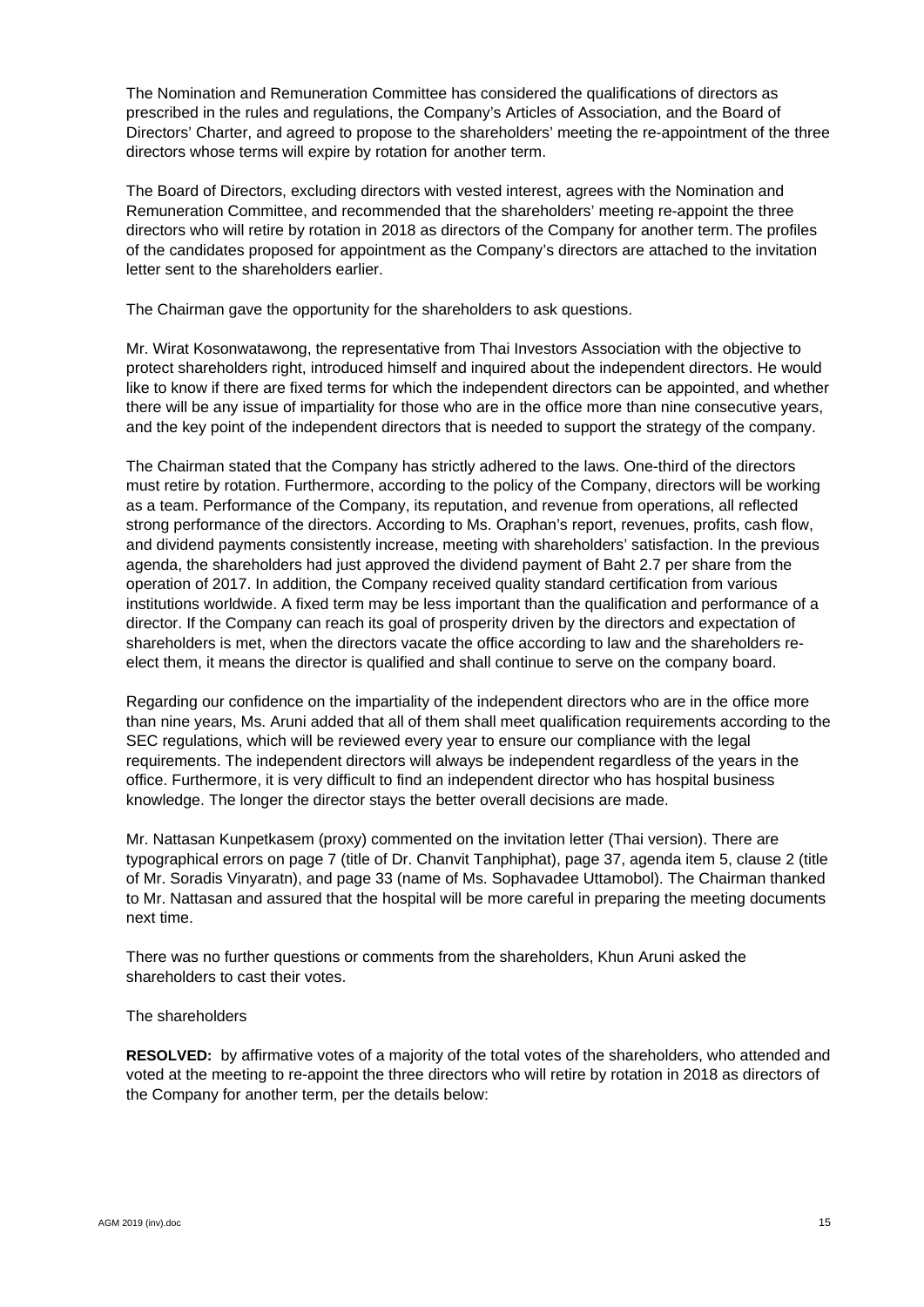| Ms. Linda Lisahapanya<br>1.        |             |       |               |          |
|------------------------------------|-------------|-------|---------------|----------|
| Agreed                             | 575,899,147 | Votes | equivalent to | 98.8350% |
| <b>Disagreed</b>                   | 6,788,082   | Votes | equivalent to | 1.1649%  |
| Abstained                          | 2,510       | votes | equivalent to |          |
| Voided ballot                      | 0           | votes | equivalent to |          |
| Total 1,850 shareholders           | 582,689,739 | votes | equivalent to |          |
| 2.<br><b>Mr. Soradis Vinyaratn</b> |             |       |               |          |
| Agreed                             | 574,930,337 | votes | equivalent to | 98.6685% |
| <b>Disagreed</b>                   | 7,758,192   | votes | equivalent to | 1.3314%  |
| Abstained                          | 1,210       | votes | equivalent to |          |
| Voided ballot                      | 0           | votes | equivalent to |          |
| Total 1,850 shareholders           | 582,689,739 | votes | equivalent to |          |
| <b>Mr. Prin Chirathivat</b><br>3.  |             |       |               |          |
| Agreed                             | 580,523,119 | votes | equivalent to | 99.6285% |
| <b>Disagreed</b>                   | 2,164,10    | votes | equivalent to | 0.3714%  |
| Abstained                          | 2,510       | votes | equivalent to |          |
| Voided ballot                      | 0           | votes | equivalent to |          |
| Total 1,850 shareholders           | 582,689,739 | votes | equivalent to |          |

### **6. To consider and approve the directors' and committee members' remuneration for year 2018**

Upon request of the Chairman, Ms. Aruni Kettratad, Chairperson of Nomination and Remuneration Committee, stated that the Board of Directors has a policy to set directors' and committee members' remuneration at the appropriate level, in accordance with their duties and responsibilities, taking into consideration the overall economic situation, and comparison of industry. The Nomination and Remuneration Committee proposed the approval of directors' and committee members' remuneration for year 2018, the details of which are shown in the invitation letter.

The remuneration of the directors and the committee members for 2018 to be no more than Baht 22.20 million divided into three categories as follows:

1. Meeting remuneration for 2018 be no more than Baht 5.96 million, the same rate as in 2017 as follows: (Baht/person/meeting)

| ו שהסטוויונט וסעווען איז  |                             |        |  |  |
|---------------------------|-----------------------------|--------|--|--|
|                           | <b>Meeting Remuneration</b> |        |  |  |
| <b>Board of Directors</b> | 2018                        | 2017   |  |  |
| Chairman                  | 50,000                      | 50,000 |  |  |
| Vice Chairman             | 40,000                      | 40,000 |  |  |
| Director                  | 30,000                      | 30,000 |  |  |

#### (Baht/person/meeting)

|                             | <b>Meeting Remuneration</b> |        |                                                |        |                         |        |                                                                         |        |
|-----------------------------|-----------------------------|--------|------------------------------------------------|--------|-------------------------|--------|-------------------------------------------------------------------------|--------|
| Committee<br><b>Members</b> | <b>Audit Committee</b>      |        | Nomination<br>and<br>Remuneration<br>Committee |        | Investment<br>Committee |        | *Bumrungrad<br>International<br>Hospital,<br>Bangkok<br>Governing Board |        |
|                             | 2018                        | 2017   | 2018                                           | 2017   | 2018                    | 2017   | 2018                                                                    | 2017   |
| Chairman                    | 50,000                      | 50,000 | 50,000                                         | 50,000 | 50,000                  | 50,000 | 25,000                                                                  | 25,000 |
| Member                      | 30,000                      | 30,000 | 30,000                                         | 30,000 | 30,000                  | 30,000 | 20,000                                                                  | 20,000 |

\* Only for members that are not management of the company.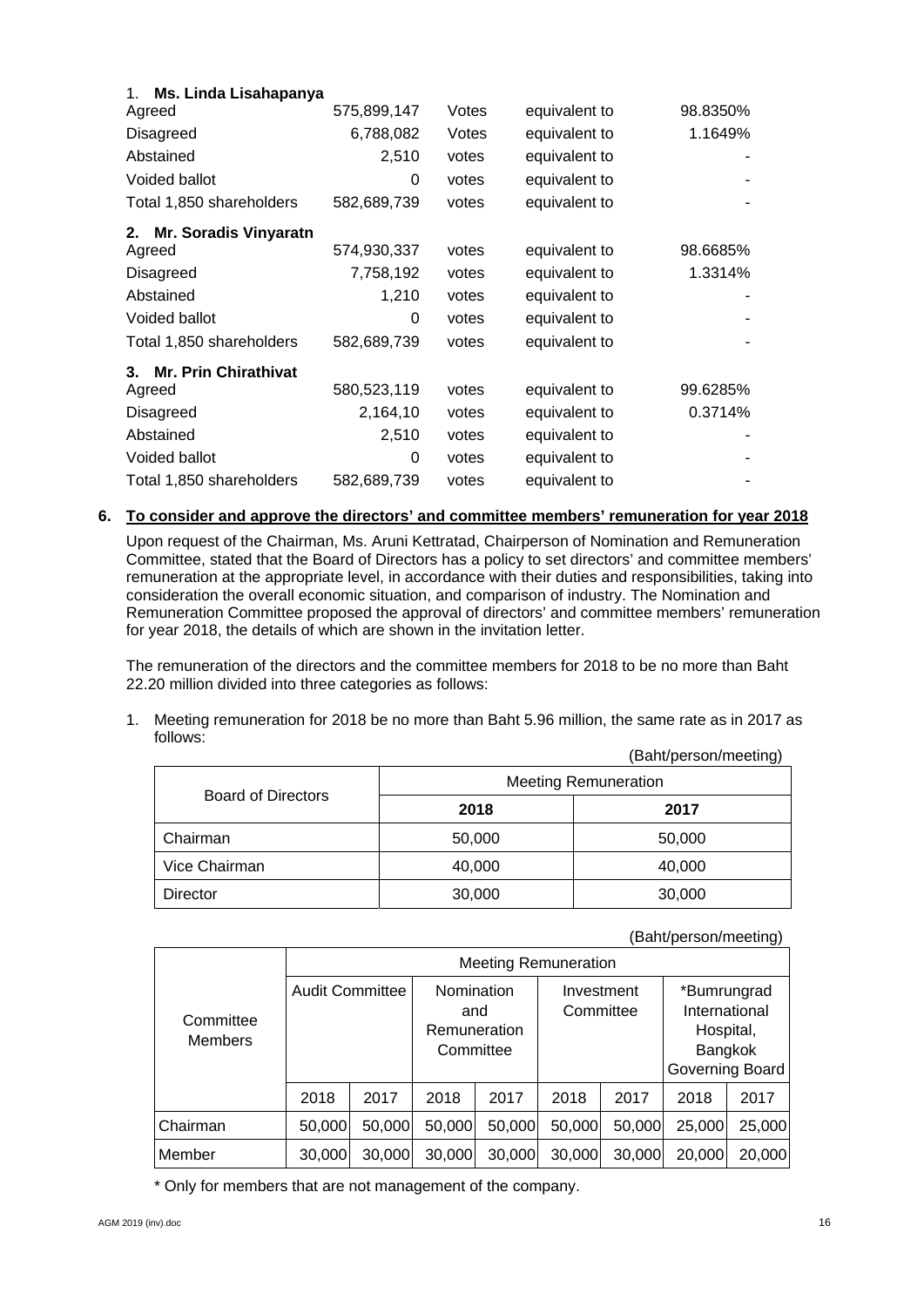2. Directors' annual remuneration for 2018 be the same as in 2017; a total of no more than Baht 10.54 million to be allocated by the Chairman of the Board of Directors.

(Baht/person/year)

|                           |                                                | Daliy yel Suliyedi j |  |  |
|---------------------------|------------------------------------------------|----------------------|--|--|
|                           | <b>Annual Remuneration</b>                     |                      |  |  |
| <b>Board of Directors</b> | 2018                                           | $2017*$              |  |  |
| Chairman                  | Baht 10.54 million,                            | 1,400,000            |  |  |
| Vice Chairman             | which shall be allocated<br>by Chairman of the | 1,040,000            |  |  |
| Director                  | <b>Board of Directors</b>                      | 980,000              |  |  |

\*The actual rate allocated in 2017.

3. Directors' special remuneration for 2018; a total of no more than Baht 5.7 million to be allocated by the Chairman of the Board of Directors.

|                           |                                                | (Baht/person/year) |  |  |
|---------------------------|------------------------------------------------|--------------------|--|--|
|                           | <b>Annual Remuneration</b>                     |                    |  |  |
| <b>Board of Directors</b> | 2018                                           | 2017               |  |  |
| Chairman                  | Baht 5.7 million,                              |                    |  |  |
| Vice Chairman             | which shall be allocated<br>by Chairman of the | None               |  |  |
| Director                  | <b>Board of Directors</b>                      |                    |  |  |

There was no questions nor comments from the shareholders after Khun Aruni had made her inquiries, Khun Aruni asked the shareholders to cast their votes.

The shareholders

**RESOLVED:** by affirmative votes of more than two-thirds of the total votes of the shareholders who attended the meeting, per the details below:

| Agreed                   | 580,605,561 | votes | equivalent to | 99.6422%  |
|--------------------------|-------------|-------|---------------|-----------|
| Disagreed                | 2.047.269   | votes | equivalent to | 0.3513%   |
| Abstained                | 37.310      | votes | equivalent to | 0.0064%   |
| Voided ballot            |             | votes | equivalent to | 0         |
| Total 1,853 shareholders | 582,690,140 | votes |               | 100.0000% |

## **7. To consider and approve the appointment of the auditor, and to fix the audit fees for year 2018**

Upon request of the Chairman, Ms. Sophavadee Uttamobol, Chairperson of the Audit Committee, stated that the Board of Directors as recommended by the Audit Committee, would like to propose that the shareholders appoint Ms. Vissuta Jariyathanakorn, Certified Public Accountant No. 3853, Ms. Sumalee Reewarabandith, Certified Public Accountant No. 3970, and Ms. Kosum Cha-em, Certified Public Accountant No. 6011, of EY Office Limited as the Company's auditors for fiscal year 2018, and to fix the audit fees to be no more than Baht 3,210,000.

In 2018, the average auditor fees of the Company's subsidiaries and associated companies are considerably higher than last year because its subsidiaries have plans to expand their business. The number of transactions has therefore increased tremendously requiring more time for examination by the auditors. Furthermore, the Company and its subsidiaries will change their IT system and as such the auditors must examine this new IT system.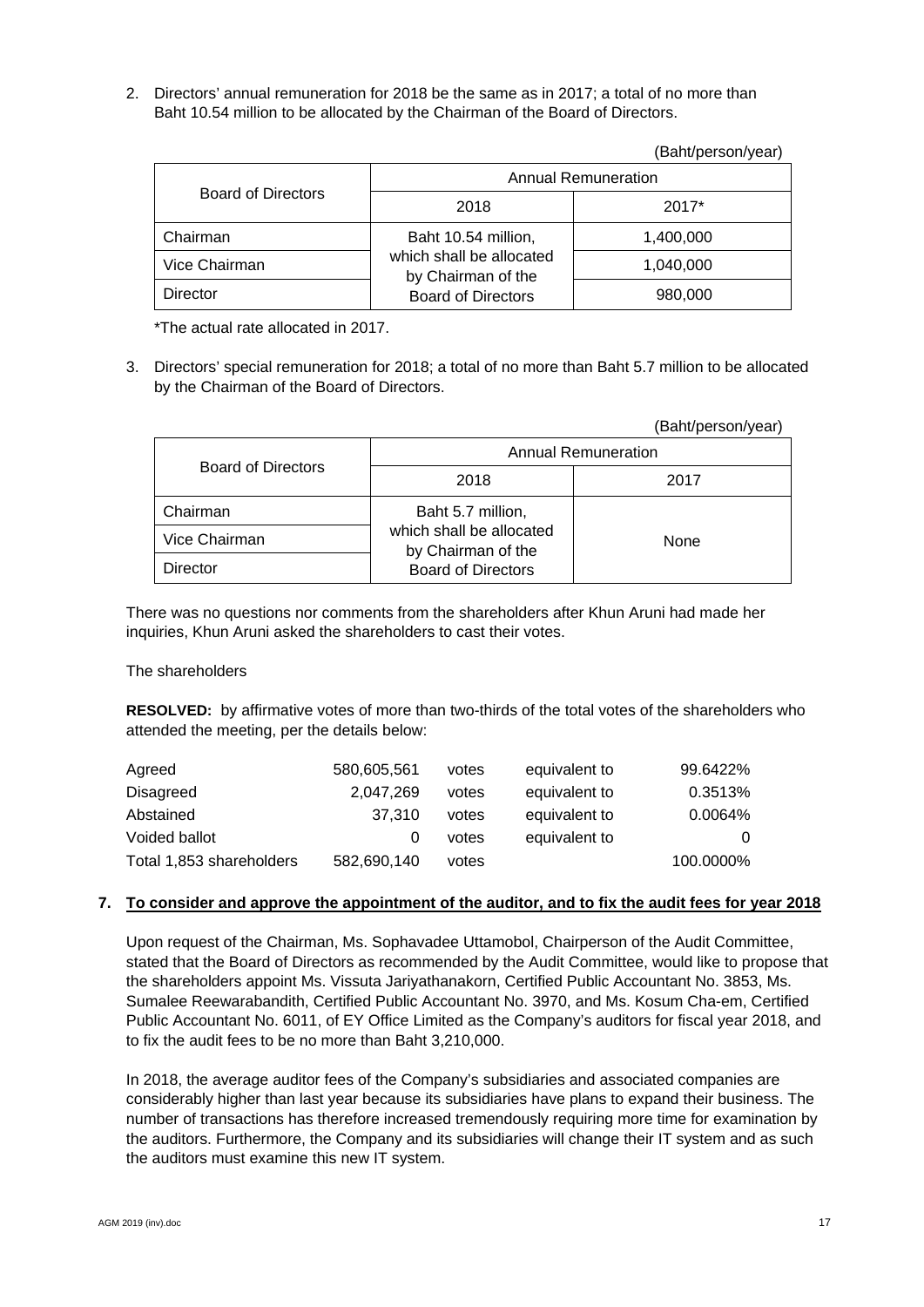The Audit Committee is of the view that the shareholders should approve the appointment of the auditors as proposed. EY Office Limited has provided efficient services for the Company, is independent, and is familiar with the hospital business. The proposed audit fee is appropriate and at the same level as other companies in the same industry.

There was no questions nor comments from the shareholders after the Chairman had made his inquiries. The Chairman asked the shareholders to cast their votes.

The shareholders

**RESOLVED:** by affirmative vote of a majority of the total votes of the shareholders who attended and voted at the meeting, per the details below:

| Agreed                   | 577,352,767 | votes | equivalent to | 99.0834% |
|--------------------------|-------------|-------|---------------|----------|
| <b>Disagreed</b>         | 5.340.474   | votes | equivalent to | 0.9165%  |
| Abstained                | 2.510       | votes | equivalent to |          |
| Voided ballot            |             | votes | equivalent to |          |
| Total 1,860 shareholders | 582,695,751 | votes | equivalent to |          |

# **8. To consider and approve the amendments to clause 4 of the Company's Memorandum of Association**

Upon request of the Chairman, Ms. Pantip Chirakarnjanakorn, Company Secretary, stated that the Company's Board of Directors' Meeting No. 5/1998, held on 11 November 1998, resolved that preferred shares can be converted into ordinary shares at the rate of one preferred share to one ordinary share in February of each year. In February 2018, preferred shareholders exercised their rights to convert 62,500 preferred shares to ordinary shares. Therefore, clause 4 of the Memorandum of Association, pertaining to the types of shares of the registered capital must be amended to the following extent:

| Clause 4 | Registered capital  | Baht 922,702,685   | Nine hundred twenty two<br>million, seven hundred two<br>thousand, six hundred<br>eighty five baht   |  |  |  |  |  |
|----------|---------------------|--------------------|------------------------------------------------------------------------------------------------------|--|--|--|--|--|
|          | Divided into        | 922,702,685 shares | Nine hundred twenty two<br>million, seven hundred two<br>thousand, six hundred<br>eighty five shares |  |  |  |  |  |
|          | At the par value of | Baht 1             | One baht                                                                                             |  |  |  |  |  |
|          |                     | Divided into       |                                                                                                      |  |  |  |  |  |
|          | Ordinary shares     | 921,401,820 shares | Nine hundred twenty one<br>million, four hundred one<br>thousand, eight hundred<br>twenty shares     |  |  |  |  |  |
|          | Preferred shares    | 1,300,865 shares   | One million, three hundred<br>thousand, eight hundred<br>sixty five shares                           |  |  |  |  |  |

There was no questions nor comments from the shareholders after the Chairman had made his statement, he then asked the shareholders to cast their votes.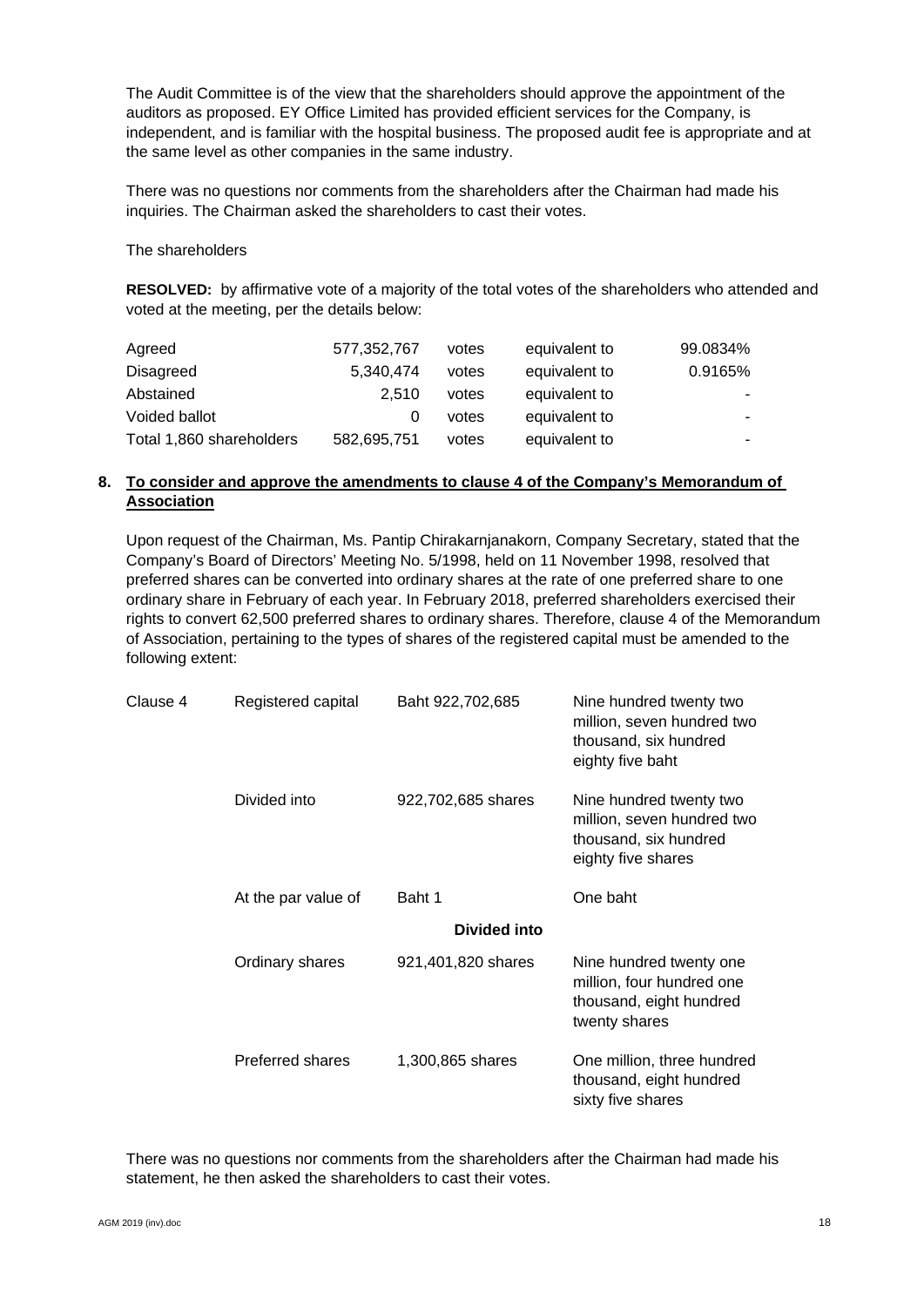The shareholders

**RESOLVED:** by affirmative votes of more than three-fourths of the total votes of the shareholders who attended the meeting and entitled to vote to approve the amendments to clause 4 of the Memorandum of Association of the Company to be in line with the share conversion, per the details below:

| Agreed                   | 582,680,951 | votes | equivalent to | 99.9974%  |
|--------------------------|-------------|-------|---------------|-----------|
| <b>Disagreed</b>         |             | votes | equivalent to | 0%        |
| Abstained                | 15.000      | votes | equivalent to | 0.0025%   |
| Voided ballot            |             | votes | equivalent to | $0\%$     |
| Total 1,861 shareholders | 582,695,951 | votes | equivalent to | 100.0000% |

## **9. Other matters**

The Chairman inquired if there will be any other matter in addition to those which are in the invitation letter to be considered.

Mr. Suvit Sangalangkarn (shareholder) referred to the statement of the Chairman at the beginning of the meeting regarding anti-corruption. He understands it includes legal compliance and good corporate governance. He mentioned that there was an incident last year and in his view it may adversely affect that statement. He further stated that last year there was a patient admitted at Bumrungrad hospital. When he recovered and discharged, the treatment cost which was more than a million baht was not collected. Later, an executive saw him for consultation. If it is true, there could be some damages, i.e. the hospital lose income in exchange for benefits gained from the said patient for the related person, or someone may reimburse treatment costs to the patient's bank account later to avoid having an outstanding or bad debt on the Company records, and the Company's reputation will be affected by this. The company loses income, but the executive has violated the good corporate governance. He overheard this without any connection, and the reporter did not know that he is a shareholder of Bumrungrad. He suggested that an investigation and appropriate action be taken. It is necessary to determine if the executive did it arbitrarily or there are any other persons involved.

The Chairman thanked Mr. Suvit for sharing the incident with the directors and the shareholders. He and the Board of Directors are not aware of the incident and there appears no evidence. However, the directors will investigate this and inform the shareholders accordingly.

Mr. Basant Kumar Dugar inquired about the reason for allowing the conversion of preferred shares to ordinary shares with the understanding that it increases cumulative voting rights.

The Chairman stated that the preferred shares were issued 20 years ago with some minor preferential rights, which is irrelevant to cumulative voting rights. Currently, both preferred shares and ordinary shares receive dividend at the same rate since the Company made a good profit. Since the law allows conversion of preferred shares to ordinary shares and ordinary shares have more liquidity on the stock market than preferred shares, the preferred shareholders tend to convert their shares into ordinary shares.

Mr. Sampan Ratana-amornchai (shareholder) would like to know the road map and policy for company growth within the next 3 - 5 years.

Upon request of the Chairman, Dr. Somsak stated that there is no short-term, middle-term, or longterm plan because global healthcare services are changing rapidly. Bumrungrad is getting ready to respond to all changes on a continuous basis. He said that we are committed to our responsibility to shareholders and the company's growth. Our target is to become a world class tertiary care hospital having high intensity and high technology with which no competitor can compare. Dr. Somsak insisted that within 1 or 2 years there will be information distributed from time to time by the operations or the executives on changes for the better.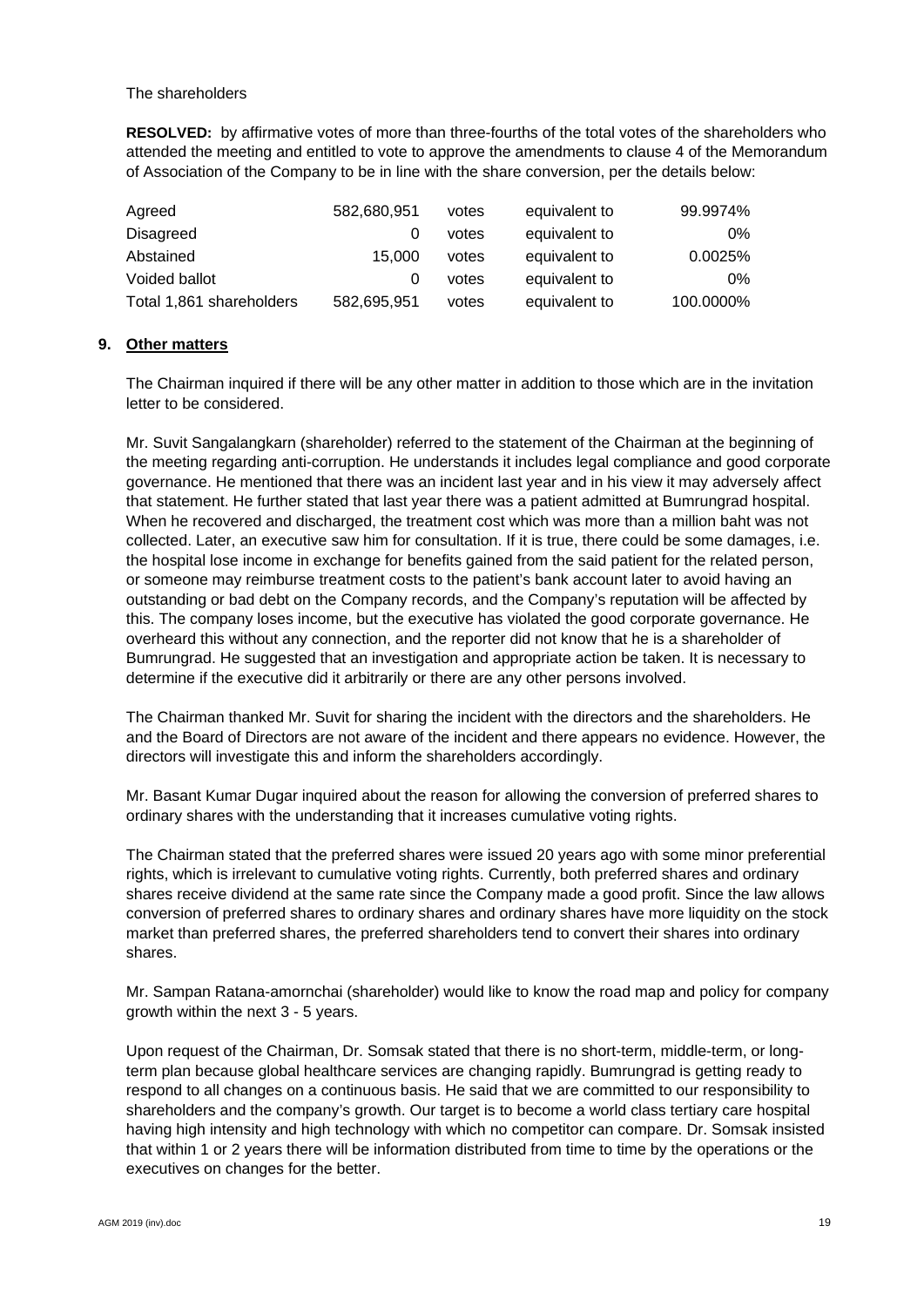Mr. Sampan clarified that he is an investor and is new in healthcare industry. He has just invested in Bumrungrad shares and although he has seen the shares for quite some times, was unable to determine their value. As he has studied the investment pattern, an expert advised that he should imagine Bumrungrad as Siam Paragon and BDMS as Central Department Store, where he can clearly see the growth of Central Department Store as it expands its businesses. He would like to see how Bumrungrad, which is located in one place with limited area to expand, can grow and its policy. He concurred that it is good that the hospital has more expertise and competitive advantages, but he still wants to have additional information from an investment point of view so that the shareholders will hold shares for long time or increase their investment in such a good hospital.

Dr. Somsak stated that the Company has investment plans, but he cannot disclose at this time due to restrictions under SEC regulations. He insisted that he will disclose them at the right time. He assures that the Company would adhere to good corporate governance, business growth, and maintain the benefits of shareholders to the best of its ability. He said that they would grow business as always emphasized by his superior.

Mr. Basant Kumar Dugar has expressed his appreciation and admiration on the great performance of the company in the year and provided some suggestions. The Chairman thanked to him.

Mr. Suvit Sangalangkarn (shareholder) still had doubts about the computer software. He had accessed Bumrungrad's Website, and noted that Bumrungrad developed a computer system with Microsoft, which as he understood was the old system. The old system seems to be good, since Microsoft is at a world-class level and the content indicates that the users, the physicians, and the patients, all are satisfied with the software. In any event, since the software has been changed, he inquired if the software, which he understood originates from Australia, is used in Thailand. If not, he would like to know the number of hospitals, which are at the same level as Bumrungrad, in the country of origin or where the software house is located, who use it. Mr. Suvit added that he had heard from some physicians who work in Bumrungrad that the computer software was changed once some time ago, at which time there were issues, but only in the first two days. Medications were delivered to the patients' home instead of being taken right away from the hospital. The damage costs were Baht 2 million per day. However, the current change has led to issues for more than a month. It was criticized that the number of patients had dropped extensively over a month due to the change of computer systems, and that it wastes patients' time. He would therefore like to know if the problem is persisting, whether an assessment of the damages from the beginning until to date has ever been conducted, and what is the costs of the damage have been. He has heard from the operations staff that those staff who cannot use the computer, do not know how to use it, or do not want to use it must seek new jobs elsewhere. If this is the case or the staff believes that it is the case, this definitely runs counter to the principles of good corporate governance. The staff should be allowed to express their opinion, bring complaints, and propose recommendations for the purposes of optimal management, in accordance with the hospital's regulations. Mr. Suvit understood that within a year many physicians were dismissed. He inquired as to how many of these physicians have expressed their disagreement with the new computer system.

Upon request of the Chairman, Dr. Somsak replied that the new software has indeed originated from Australia. This new software was first used in Thailand at Chiangmai University 20 years ago. Nowadays, more than 20 hospitals in Thailand use this software. Our competitors have used this software several years ago. The headquarters of the software producer is currently in Boston. New software has been developed frequently, but the old software producer has stopped developing the software, and as such the connection with the new medical devices has become harder and harder. The new software can connect to new systems, while the old software cannot. Regarding the earlier computer system change, this was actually abandoned after two days. After the replacement of computer software, there have been no problems with the ordering of prescriptions. Finally, the physicians who were dismissed were dismissed on grounds related to the compliance with professional standards, proper treatment, behavior, and ethics. None of these physicians had critical comments on the new software. Evidentiary documentation is available, and can be examined. Dr. Somsak thanked to all information and suggestions. He assured everyone again that the executives